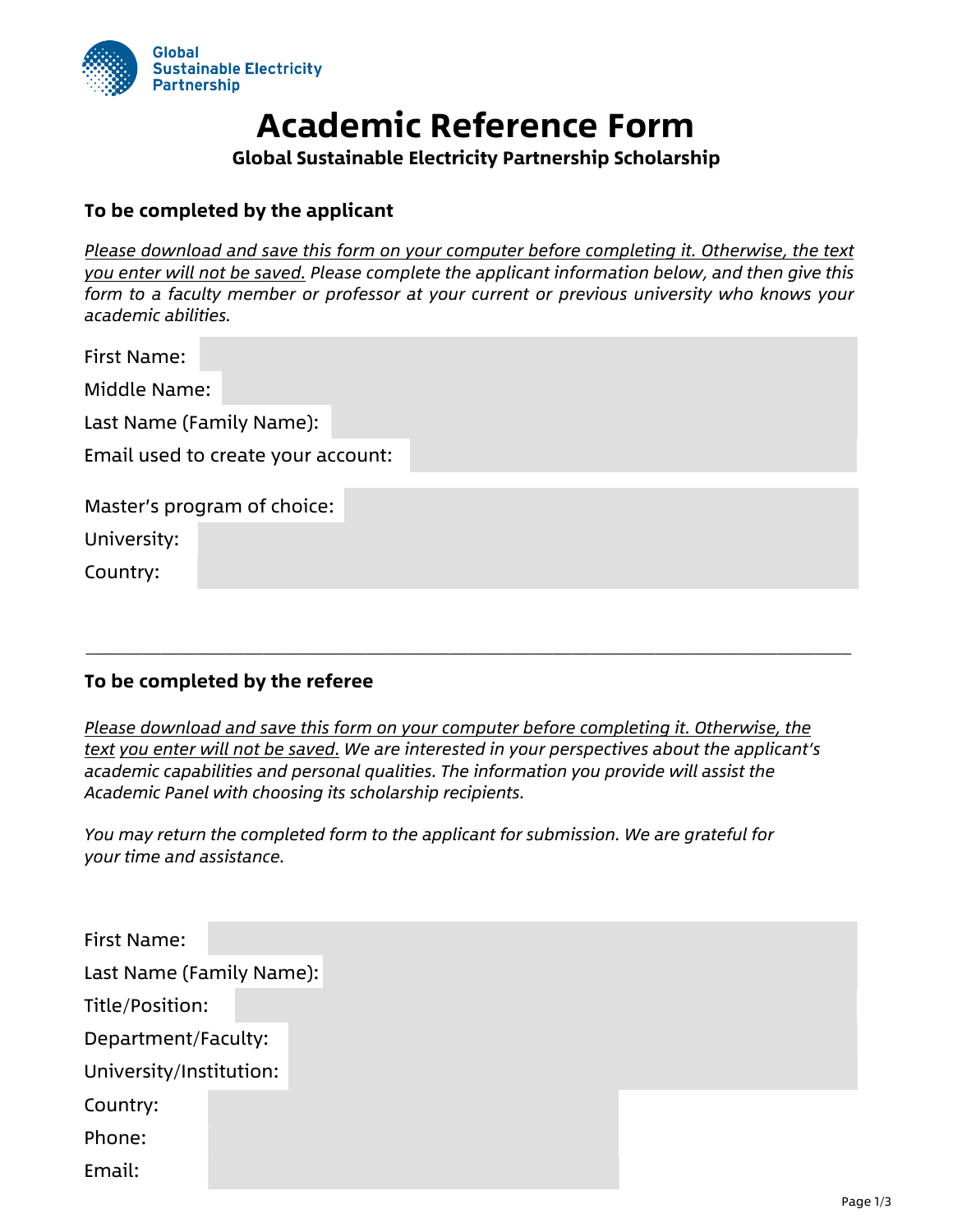In your opinion, how likely is it that the applicant will complete the master's program of their choice?



## Please rate this applicant compared to other students in their class.

|                                                                    | <b>Outstanding Excellent</b><br>(Top 5%) | (Top 10%) | Very good<br>(Top 20%) | Good<br>(Top 30%) | Average<br>(Top 50%) | (Bottom 50%) | Below average No ability to judge |  |  |
|--------------------------------------------------------------------|------------------------------------------|-----------|------------------------|-------------------|----------------------|--------------|-----------------------------------|--|--|
| Academic                                                           |                                          |           |                        |                   |                      |              |                                   |  |  |
| Academic success                                                   | $\circ$                                  | $\circ$   | O                      | $\circ$           | O                    | O            | O                                 |  |  |
| Intellectual ability                                               | $\bigcirc$                               | O         | O                      | O                 | O                    | O            | O                                 |  |  |
| Written and oral<br>expression                                     | ∩                                        | O         | O                      | O                 | O                    | O            | O                                 |  |  |
| Creativity                                                         | ∩                                        | O         | $\circ$                | O                 | $\circ$              | O            | O                                 |  |  |
| Academic involvement<br>(e.g. in research,<br>relevant activities) | O                                        | O         | O                      | O                 | O                    | ∩            | O                                 |  |  |
|                                                                    |                                          |           |                        |                   |                      |              |                                   |  |  |
| <b>Character/Personality Traits</b>                                |                                          |           |                        |                   |                      |              |                                   |  |  |
| Leadership                                                         | ∩                                        | O         | $\circ$                | $\circ$           | O                    | O            | O                                 |  |  |
| Initiative                                                         | ∩                                        | O         | O                      | $\circ$           | O                    | O            | O                                 |  |  |
| Teamwork                                                           | ∩                                        | $\circ$   | $\circ$                | O                 | $\circ$              | O            | O                                 |  |  |
| Ability to work<br>independently                                   | ∩                                        | O         | O                      | O                 | O                    | O            | O                                 |  |  |
| Potential for growth                                               | ∩                                        | O         | O                      | O                 | O                    | O            | O                                 |  |  |